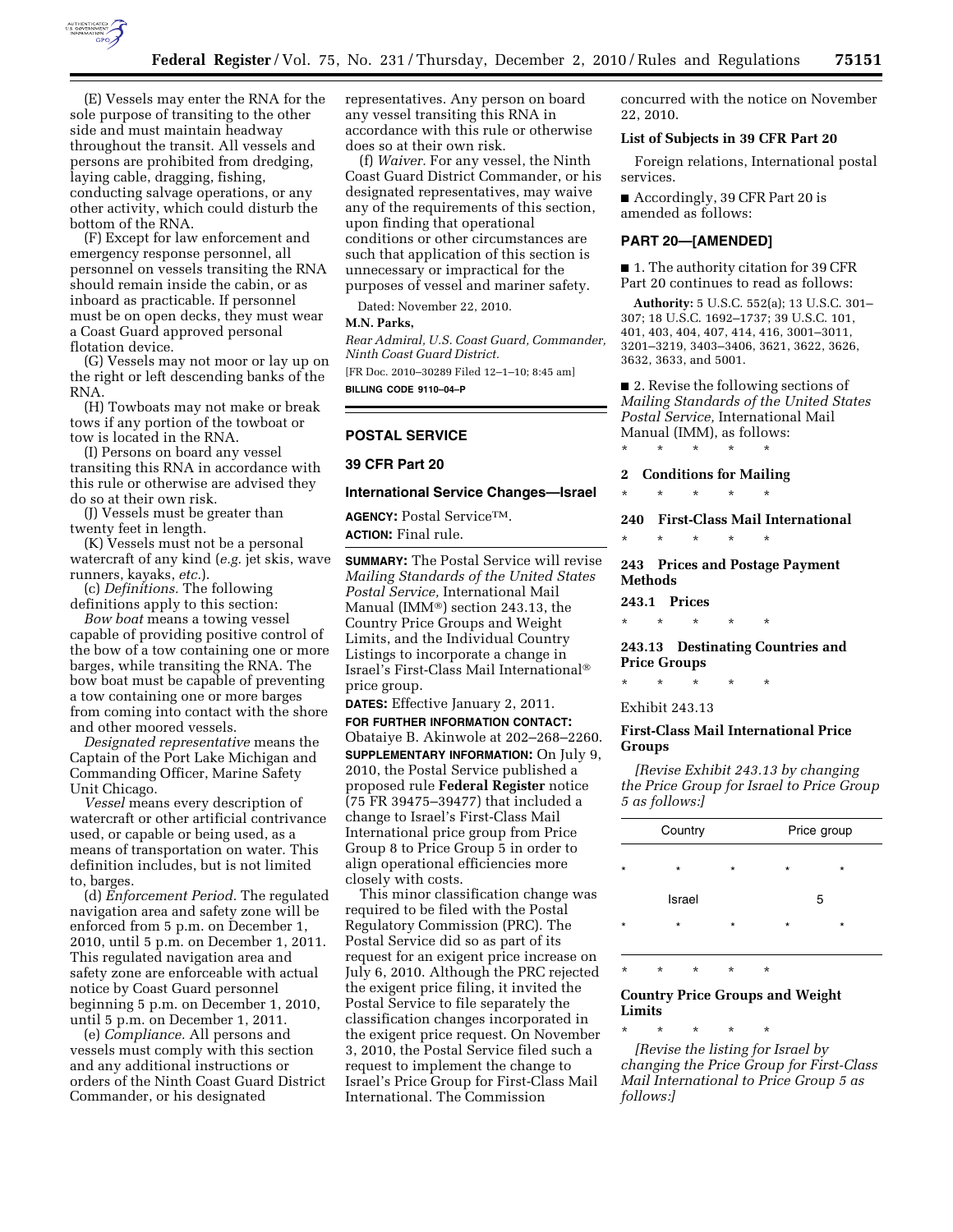| 75152 |  |  |  |  |  |  |  |  |  |  |  | <b>Federal Register</b> /Vol. 75, No. 231/Thursday, December 2, 2010/Rules and Regulations |
|-------|--|--|--|--|--|--|--|--|--|--|--|--------------------------------------------------------------------------------------------|
|-------|--|--|--|--|--|--|--|--|--|--|--|--------------------------------------------------------------------------------------------|

|         | Global express guaranteed |                    | Express mail international |                    | Priority mail international <sup>1</sup> |                    | First-Class mail<br>international |                                      |
|---------|---------------------------|--------------------|----------------------------|--------------------|------------------------------------------|--------------------|-----------------------------------|--------------------------------------|
| Country | Price group               | Max. wt.<br>(lbs.) | Price group                | Max. wt.<br>(lbs.) | Price group                              | Max. wt.<br>(lbs.) | Price group                       | Max. wt. <sup>2</sup><br>(ozs./lbs.) |
| $\star$ |                           | $\star$            | $\star$                    |                    | $\star$                                  |                    |                                   | $\star$                              |
| Israel  | 6                         | 70                 | 8                          | 44                 | 8                                        | 44                 | 5                                 | 3.5/4                                |
|         |                           | $\star$            | $\star$                    |                    | ÷                                        |                    |                                   |                                      |

# \* \* \* \* \*

**Individual Country Listings Country Conditions for Mailing Israel** 

\* \* \* \* \*

*[Revise the heading and prices for First-Class Mail International to incorporate the change from Price Group 8 to Price Group 5 as follows:]*  **First-Class Mail International (240) Price Group 5** 

**Letters** 

| Weight not over<br>(ozs.) | Price  |                                                                                                                                       |
|---------------------------|--------|---------------------------------------------------------------------------------------------------------------------------------------|
|                           | \$0.98 | Note: A letter meeting one or more of the nonmachinable characteristics in 241.217 is charged<br>a nonmachinable surcharge of \$0.20. |
|                           | .82    |                                                                                                                                       |
| 3                         | 2.66   |                                                                                                                                       |
| 3.5                       | 3.50   |                                                                                                                                       |

# **Large Envelopes (Flats)**

| Weight not over<br>OZS.                                       | Price                                                  | Weight not over                               | Price                                                                               | Weight not over                                | Price                                                |
|---------------------------------------------------------------|--------------------------------------------------------|-----------------------------------------------|-------------------------------------------------------------------------------------|------------------------------------------------|------------------------------------------------------|
| $\mathbf{2}$<br><br>3<br><br>4<br><br>5<br>6<br><br><br>8<br> | \$1.24<br>2.08<br>2.92<br>3.76<br>4.60<br>5.44<br>6.28 | 16<br>-20<br>24<br><br>28<br>36<br><br>40<br> | \$8.84<br>10.56<br>12.28<br>14.00<br>$15.72$ $\parallel$<br>17.44<br>19.16<br>20.88 | 48<br><br>52<br><br>56<br><br>60<br><br>64<br> | \$22.60<br>24.32<br>26.04<br>27.76<br>29.48<br>31.20 |

# **Packages (Small Packets)**

| Weight not over<br>OZS. | Price                                                               | Weight not over                                 | Price                                                                 | Weight not over                           | Price                                                |
|-------------------------|---------------------------------------------------------------------|-------------------------------------------------|-----------------------------------------------------------------------|-------------------------------------------|------------------------------------------------------|
| <br>$2$ .<br>           | 2.28<br>3.96<br>4.80 $\parallel$<br>$5.64$ $\parallel$<br>6.48 ∥ 36 | 16.<br><br>20<br><br>24<br><br>28<br><br>40<br> | \$9.04<br>10.76<br>12.48<br>14.20<br>15.92<br>17.64<br>19.36<br>21.08 | 44<br><br>48<br><br>52<br>56<br>-60<br>64 | \$22.80<br>24.52<br>26.24<br>27.96<br>29.68<br>31.40 |